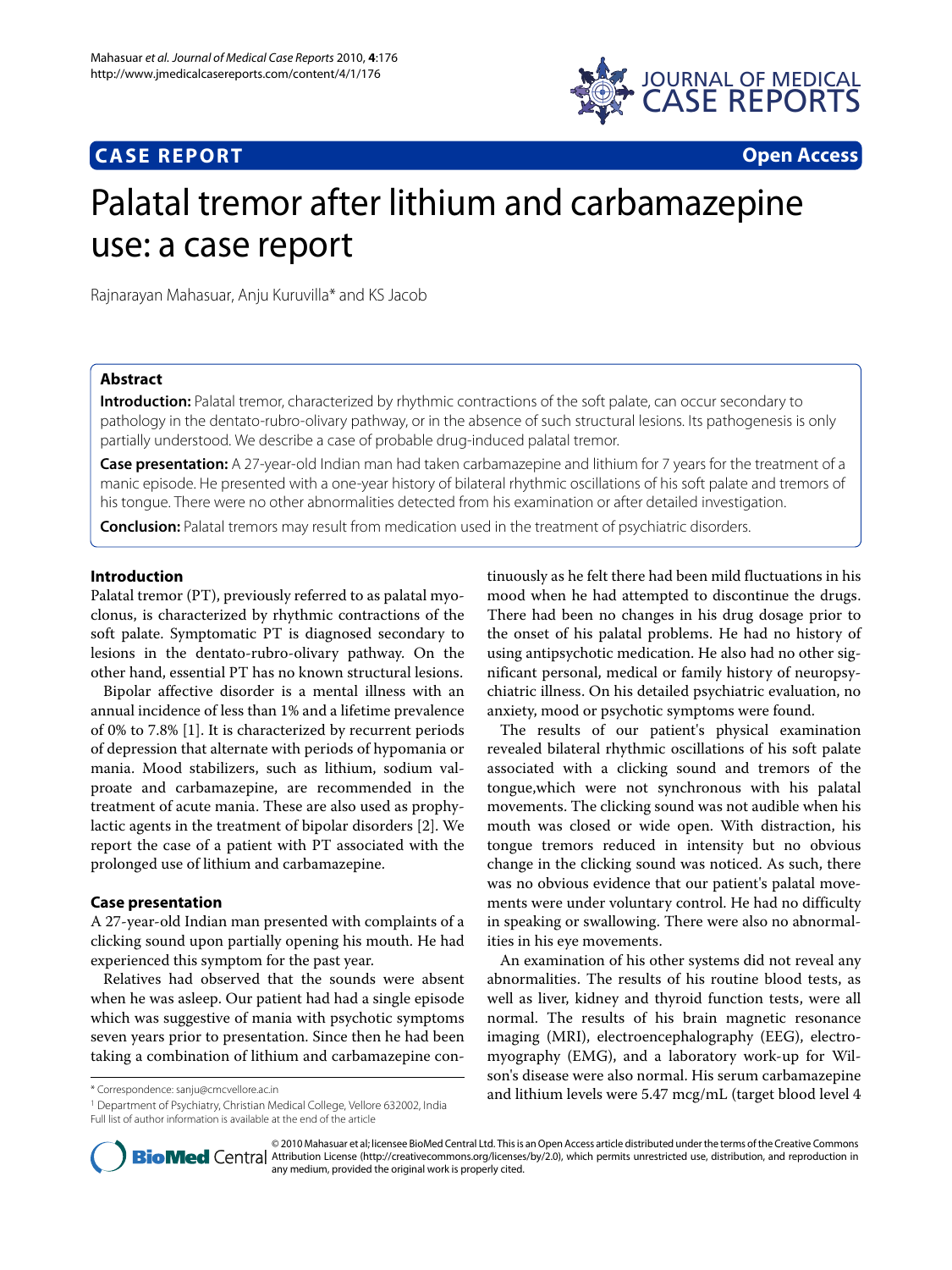mcg/mL to 12 mcg/mL) and 0.57 mmol/L (target blood level 0.8 mmol/L to 1.2 mmol/L), respectively.

We considered a diagnosis of tardive PT, so his lithium dosage was tapered off and then stopped. We continued his carbamazepine dosage and started him on a therapy of clonazepam at 0.25 mg twice daily. Subsequently, his visible tongue tremors were reduced in a week and by the end of one month he subjectively reported an improvement of about 60% in his tremors and clicking sound. Over the next three months of follow-up, our patient reported a periodic fluctuation in the intensity of his symptoms but with no further sustained improvement.

## **Discussion**

Palatal tremor is characterized by rhythmic movements of the soft palate. These movements are repetitive audible clicks [[3\]](#page-2-0) which are thought to be related to the opening and closing of the eustachian tube [\[4](#page-2-1)]. In the past, several terms have been used to describe this condition. At present, however, it is thought to be best classified phenomenologically as a tremor [[5\]](#page-2-2).

Symptomatic PT is associated with hypertrophic olivary degeneration that is visible on an MRI scan. It also has multiple causes, the most common being vascular. This particular PT persists during sleep and is associated with ocular and cerebellar signs.

Meanwhile, essential PT is thought to be heterogeneous and modified by sleep, neck position or mouth opening, and rarely involves the eyes [[6](#page-2-3)]. It is proposed that some 'essential' tremors of the palate may in fact be centrally generated [[6](#page-2-3)[,7](#page-2-4)] while others may be peripheral or mechanical in origin, psychogenic, voluntary, or multifactorial in nature [[5\]](#page-2-2). A psychogenic origin is suspected when the movement is reduced by distraction, when other psychopathology is present, when the symptoms respond spontaneously to a placebo, or improvement occurs faster than expected by therapy [\[8](#page-2-5)]. Epileptic palatal myoclonus is uncommon and is associated with cortical dysfunction on EEG [\[9](#page-2-6)].

In our patient, in the absence of other causes, the possibility of a tardive, drug-induced PT was considered. Lithium, in therapeutic and toxic levels, is known to produce a variety of movement disorders. A low-amplitude and fast postural tremor of the hands, which can worsen during activities requiring fine motor control, is commonly observed [[10\]](#page-2-7). Myoclonus of the limbs [[11](#page-2-8)] and tardive syndromes [\[12\]](#page-2-9) have also been reported. Although carbamazepine can produce tremors, especially when combined with lithium and neuroleptics, and can worsen essential tremors [[13\]](#page-2-10), it is also recommended as a treatment of PT [[14\]](#page-2-11) and myoclonus [\[15](#page-2-12)]. While drug-induced PT has been observed with the use of ciprofloxacin [\[16](#page-2-13)], to the best of our knowledge this is the first report of pal-

atal and lingual tremors associated with the use of lithium and carbamazepine.

Since the withdrawal of lithium and the introduction of clonazepam occurred simultaneously in our case, we cannot assume that the reduction in symptoms was solely due to the removal of lithium. The persistence of the symptoms despite the complete withdrawal of lithium may suggest that carbamazepine also has a role in the manifestation of his symptoms.

The pharmacological treatment for PT includes a variety of agents such as anticonvulsants, benzodiazepines, anticholinergic agents, calcium channel blockers (flunarizine), 5-hydroxytryptamine (5HT) and 5HT agonists (sumatriptan), nootropics (piracetam), placebos and botulinum toxin [[17\]](#page-2-14). Tonsillectomy and other local therapies [\[7](#page-2-4)], relaxation techniques, voluntary mechanisms [[17\]](#page-2-14) such as the Valsalva maneuver, and dental devices [[18\]](#page-2-15) have also been attempted. However, the response of patients to these interventions is varied.

## **Conclusion**

Palatal tremor is an uncommon movement disorder that can occur following the prolonged use of psychotropic medication. Clinicians prescribing these drugs must take measures to reduce the risk of such disorders by carefully monitoring for the development of associated symptoms in their patients.

## **Consent**

Written informed consent to publish could not be obtained despite reasonable attempts. All efforts have been made to protect the identity of the patient and there is no reason to believe that he would object to its publication.

#### **Competing interests**

The authors declare that they have no competing interests.

#### **Authors' contributions**

RM and KSJ took care of our patient and contributed to the conception of the case report. AK undertook the literature review and drafted the manuscript. All authors read and approved the final manuscript.

#### **Author Details**

Department of Psychiatry, Christian Medical College, Vellore 632002, India

#### Received: 21 October 2009 Accepted: 11 June 2010 Published: 11 June 2010

#### **References**

- <span id="page-1-0"></span>1. Sadock BJ, Sadock VA: Mood disorders**.** In Kaplan and Sadock's Synopsis of Psychiatry: Behavioral Sciences/Clinical Psychiatry 9th edition. Edited by: Sadock BJ, Sadock VA. Philadelphia: Lippincott Williams and Wilkins; 2003:529.
- <span id="page-1-1"></span>2. Martinez M, Marangell LB, Martinez JM: Psychopharmacology**.** In The American Psychiatric Publishing Textbook of Psychiatry 5th edition. Edited by: Hales RE, Yudofsky SC, Gabbard GO. Washington DC: American Psychiatric Publishing Inc; 2008:1106.